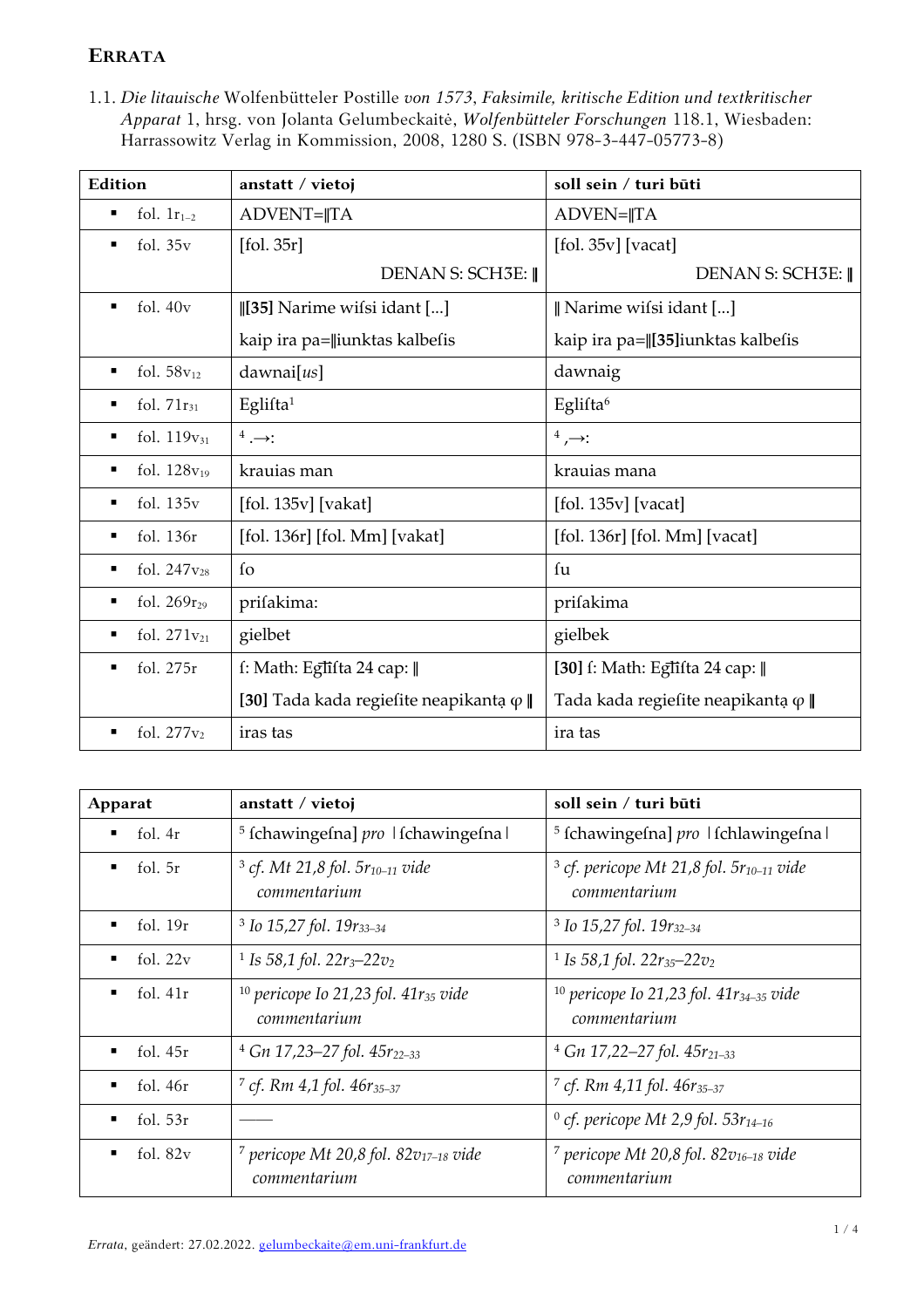| fol. 87r<br>$\blacksquare$    | 8 makimna] pro   makin{n}na                                            | <sup>8</sup> makimna] <i>pro</i>   makin{n}a                            |
|-------------------------------|------------------------------------------------------------------------|-------------------------------------------------------------------------|
| fol. 89r<br>$\blacksquare$    | <sup>5</sup> Phil 2,8 fol. 89r <sub>14</sub>                           | <sup>5</sup> Phil 2,8 fol. 89r <sub>13</sub>                            |
| fol. $116v$<br>٠              | <sup>2</sup> pericope Lc 1,30 fol. $116v_{18}$ vide<br>commentarium    | <sup>2</sup> pericope Lc 1,30 fol. 116 $v_{17-18}$ vide<br>commentarium |
| fol. $116v$<br>$\blacksquare$ | <sup>3</sup> pericope Lc 1,29 fol. $116v_{29-32}$ vide<br>commentarium | <sup>3</sup> pericope Lc 1,29 fol. $116v_{30-32}$ vide<br>commentarium  |
| fol. $123v$<br>٠              | $3 cf. Lv 24, 13 fol. 123 v_{8-11}$                                    | $3 cf. Lv 24, 13–14 fol. 123v8–11$                                      |
| fol. 124r<br>٠                | <sup>1</sup> cf. Mt 21,5; Za 9,9 fol. 124r <sub>9-12</sub>             | <sup>1</sup> cf. pericope Mt 21,5; Za 9,9 fol. 124r <sub>9-12</sub>     |
| fol. $185v$<br>٠              | $4$ Sap 9,4-5.10-12 fol. 185 $v_{4-14}$                                | $4$ Sap 9,4–5.10–11 fol. 185 $v_{4-14}$                                 |
| fol. $204v$<br>٠              | <sup>4</sup> cf. pericope Lc 6,36 fol. 204 $v_{13-16}$                 | <sup>4</sup> cf. pericope Lc 6,35–36 fol. 204 $v_{13-16}$               |
| fol. 212r<br>٠                | $4 Mt$ 19,17 fol. 212 $r_{24-25}$                                      | $4 Mt$ 19,17 fol. 212 $r_{24-26}$                                       |
| fol. 217r<br>$\blacksquare$   | $4 Mt 10,24 fol. 217r_{8-10}$                                          | $4 Mt 10,24 fol. 217r_{9-10}$                                           |
|                               | <sup>5</sup> Io 15,20 fol. 217r <sub>8-11</sub>                        | <sup>5</sup> Io 15,20 fol. 217r <sub>9-11</sub>                         |
| fol. 230r<br>٠                | $^{9}$ cf. Rm 4,3 fol. 230r <sub>29-33</sub>                           | <sup>9</sup> cf. Rm 4,2 fol. 230r <sub>31-33</sub>                      |
| fol. 293v<br>$\blacksquare$   | <sup>1</sup> buaw] erratum pro   buai   Tb 12,13<br>fol. $293r_{1-2}$  | <sup>1</sup> buaw] erratum pro   buai   Tb 12,13<br>fol. $293v_{1-2}$   |
| fol. 295r<br>$\blacksquare$   | <sup>11</sup> Dt 6,5–9 fol. 295 $r_{5-17}$                             | <sup>11</sup> Dt 6,4–9 fol. 295 $r_{5-17}$                              |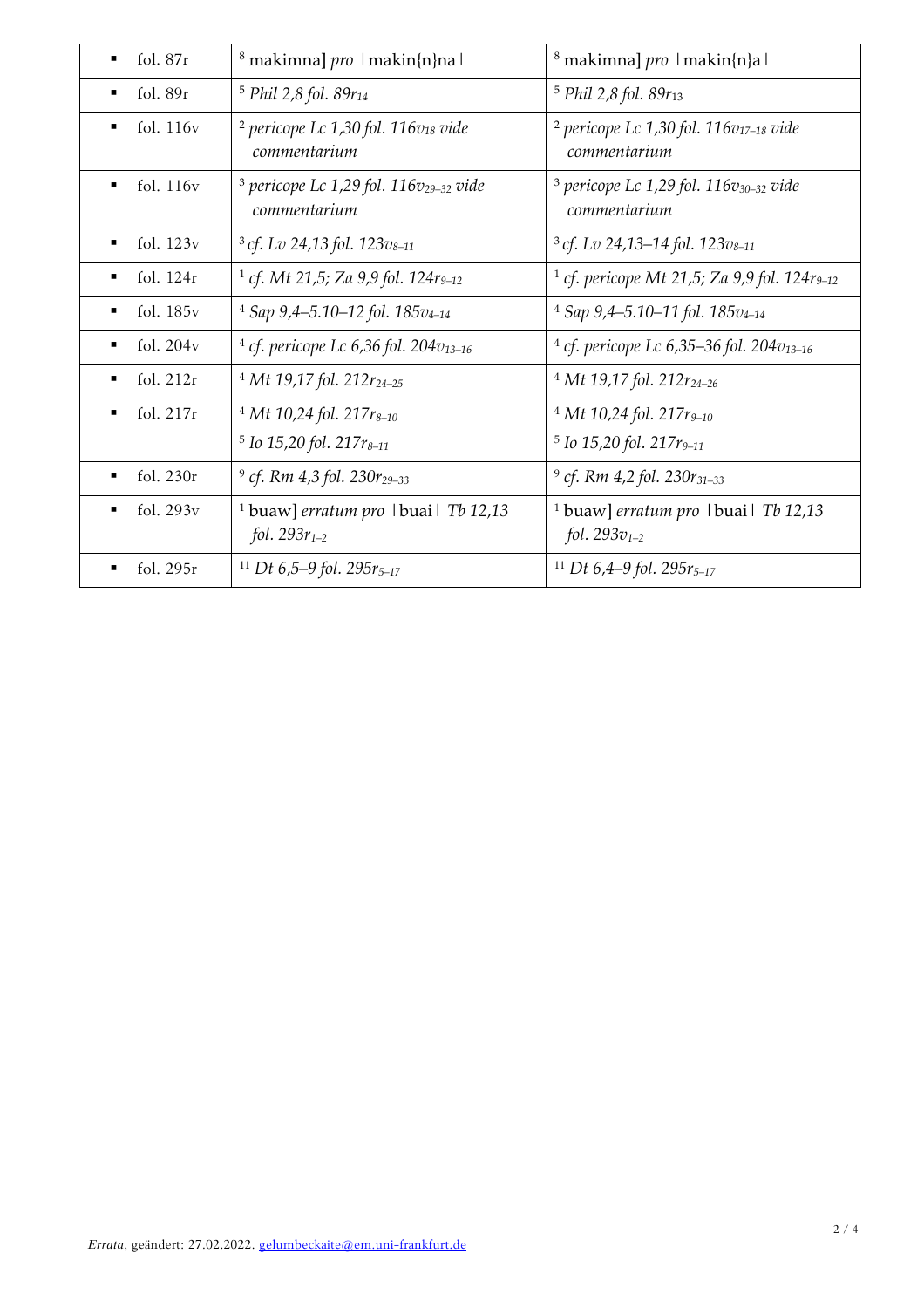1.2. *Die litauische* Wolfenbütteler Postille *von 1573*, *Einleitung, Kommentar und Register* 2, hrsg. von Jolanta Gelumbeckaitė, *Wolfenbütteler Forschungen* 118.2, Wiesbaden: Harrassowitz Verlag in Kommission, 2008, LXXX S., 408 S., 43 Abb. (ISBN 978-3-447-05773-8)

| Einleitung                              | anstatt / vietoj                                                        | soll sein / turi būti                                                      |
|-----------------------------------------|-------------------------------------------------------------------------|----------------------------------------------------------------------------|
| $\bullet$ S. LIV <sub>25-26</sub>       | (fol. 52 $r_{12}$ , 52 $v_2$ , 57 $r_{5,9}$ , 57 $v_5$ ) <sup>181</sup> | (fol. 52 $v_2$ , 55 $v_2$ , 12, 57 $r_5$ , 9, 57 $v_5$ ) <sup>181</sup>    |
| $\bullet$ S. LVII <sub>37</sub>         | (fol. $176r_{26}$ ) vor <sup>191</sup>                                  | (fol. $176r_{27}$ ) vor <sup>191</sup>                                     |
| $\bullet$ S. LXII <sub>2-3</sub>        | (Neuenburg? [am linken Weichselufer,<br>zwischen Mewe und Schwetz])     | (Kudirkos Naumiestis [Litauen])                                            |
|                                         |                                                                         | für diesen Hinweis bin ich Frau PD Dr.<br>Christiane Schiller sehr dankbar |
| S. LXVII <sub>letter</sub><br>٠<br>Satz | Derartige Kompromisse [] betreffen<br>die folgenden sechs Fehlergruppe: | Derartige Kompromisse [] betreffen<br>die folgenden sechs Fehlergruppen:   |

| Kommentar                | anstatt / vietoj                                                                                                                              | soll sein / turi būti                                                                                                                         |
|--------------------------|-----------------------------------------------------------------------------------------------------------------------------------------------|-----------------------------------------------------------------------------------------------------------------------------------------------|
| S. 9<br>٠                | wird der 24. April 1574 als der Tag                                                                                                           | wird der 24. April 1547 als der Tag                                                                                                           |
| S. 13                    | $9v_1^{25}$                                                                                                                                   | $9v_{12}^5$                                                                                                                                   |
| S. 13                    | $9v_3$ <sup>111</sup>                                                                                                                         | $9v_{31}^{11}$                                                                                                                                |
| S. 41                    | 40v <sub>36</sub> 7 Der Spruch (fol. 40v <sub>35-36</sub> )                                                                                   | $40v_{35}$ <sup>7</sup> Der Spruch (fol. $40v_{35}$ )                                                                                         |
| S. 41<br>$\blacksquare$  | $40v_{38}$ <sup>8</sup> Die litauische Übersetzung []<br>(fol. 40v <sub>37-38</sub> ) ergänzt                                                 | $40v_{37}$ <sup>8</sup> Die litauische Übersetzung []<br>$(fol. 40v_{36-37})$ ergänzt                                                         |
| S. 42                    | $41r_{35}^{10}$                                                                                                                               | $41r_{34-35}^{10}$                                                                                                                            |
| S. 42<br>٠               | Disticha Catonis [] Gegen Ende des<br>16. Jahrhunderts erschienen die Disticha                                                                | Disticha Catonis [] Gegen Ende des<br>15. Jahrhunderts erschienen die Disticha                                                                |
| S. 67<br>٠               | $69v_{24}$ <sup>4</sup> [] eine wörtliche Übersetzung<br>$(fol. 69v_{24}-70v_2)$                                                              | $69v_{24}$ <sup>4</sup> [] eine wörtliche Übersetzung<br>(fol. $69v_{24} - 70v_3$ )                                                           |
| S. 82<br>$\blacksquare$  | 82v <sub>18</sub> 7 Abschnitt des Perikopentextes<br>$(fol. 82v_{17-18})$ :                                                                   | $82v_{18}$ <sup>7</sup> Abschnitt des Perikopentextes<br>$(fol. 82v_{16-18})$ :                                                               |
| S. 86                    | 86v <sub>13</sub> <sup>11</sup> Math 28→Math .10. .24.:]                                                                                      | 86v <sub>13</sub> <sup>11</sup> Math 28:→Math .10. .24.:]                                                                                     |
| S. 118<br>$\blacksquare$ | $116v_{18}^2$                                                                                                                                 | $116v_{17-18}^2$                                                                                                                              |
| S. 118                   | 116v <sub>32</sub> <sup>3</sup> Abschnitt des Perikopentextes<br>(fol. $116v_{29-32}$ ).                                                      | 116v <sub>32</sub> <sup>3</sup> Abschnitt des Perikopentextes<br>(fol. $116v_{30-32}$ ).                                                      |
| S. 244<br>$\blacksquare$ | 263r <sub>22</sub> <sup>5</sup> [] auf Latein (fol. 236r <sub>23-24</sub> ) und<br>danach in litauischer Übersetzung<br>$(fol. 236r_{25-26})$ | 263r <sub>22</sub> <sup>5</sup> [] auf Latein (fol. 263r <sub>23-24</sub> ) und<br>danach in litauischer Übersetzung<br>$(fol. 263r_{25-26})$ |
| S. 250                   | $275r_{30}$                                                                                                                                   | $275r_{31}$                                                                                                                                   |